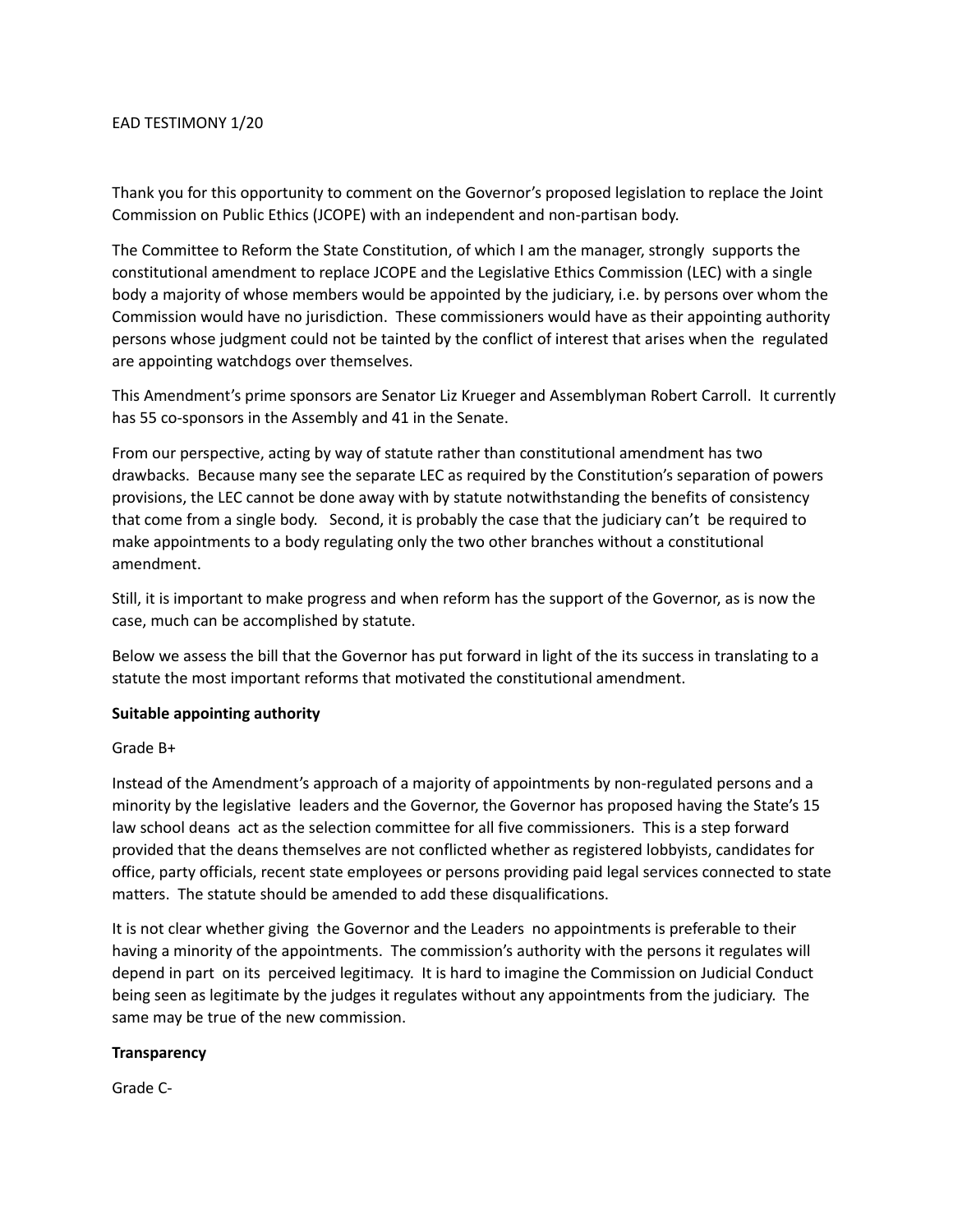Transparency is critical to a government ethics agency since public confidence in government is increased when the people can see for themselves that high ethical standards are being vigorously enforced. The Amendment provided that once a due process hearing was ordered on probable cause, the adjudicatory proceedings would be entirely public. The Governor has opted not to provide this transparency but to the contrary calls for a confidential due process arbitration proceeding. Ethics violations are not like business disputes or ordinary labor matters to be arbitrated in private but serious charges of ethical misconduct destructive of the public trust to be heard in public by duly appointed hearing officers.

There also needs to be transparency in the appointment process. Because the appointments are being made by private actors, there needs to be a way to confirm their seriousness of purpose. This can be done if the selection committee, or a designated subset of the committee, interviews the finalists at a public meeting. The Governor, however, is proposing that all meetings of the selection committee be confidential,

The Amendment would have made the State's transparency laws applicable to the Legislature on a basis comparable to their applicability to the Executive. There is no question but that transparency promotes ethical behavior. The current exemption has no rational basis and this change is long overdue.

## **Non-partisanship**

# Grade A-

Currently everything about JCOPE is partisan. It is designed to have an equal number of members from each major political party even if that means that the Senate minority leader gets three appointees while the Senate majority leader gets only one. Current law also has a complex voting/veto procedure designed to assure that commissioners who belong to each major political party approve investigation or sanctions for members of their party.

All this is swept aside by the Governor's proposal. In this the proposal exceeds the Amendment which provided for an equal number of Democrats and Republicans on the Commission.

While the governor's approach is has benefits in terms of public perception, it may be that there is also a benefit in having representation of both major political parties on the commission. It reduces the risk of that a one-party commission will sweep under the rug matters embarrassing to that party. To this end, a major political party/independent voter diversity requirement could be added alongside the geographic diversity requirement already included.

## **Financial Disclosure Statements**

# Grade B

The Governor's bill requires the commission to review all financial disclosure and discuss any disclosed conflicts or potential conflicts with the filer. This is a good improvement but financial disclosure statements also need to be subject to random audit. Even if as few as 100 statements are audited annually, the risk of audit will help to motivate compliance. Random audits will also provide information about the reliability of financial disclosure statements generally.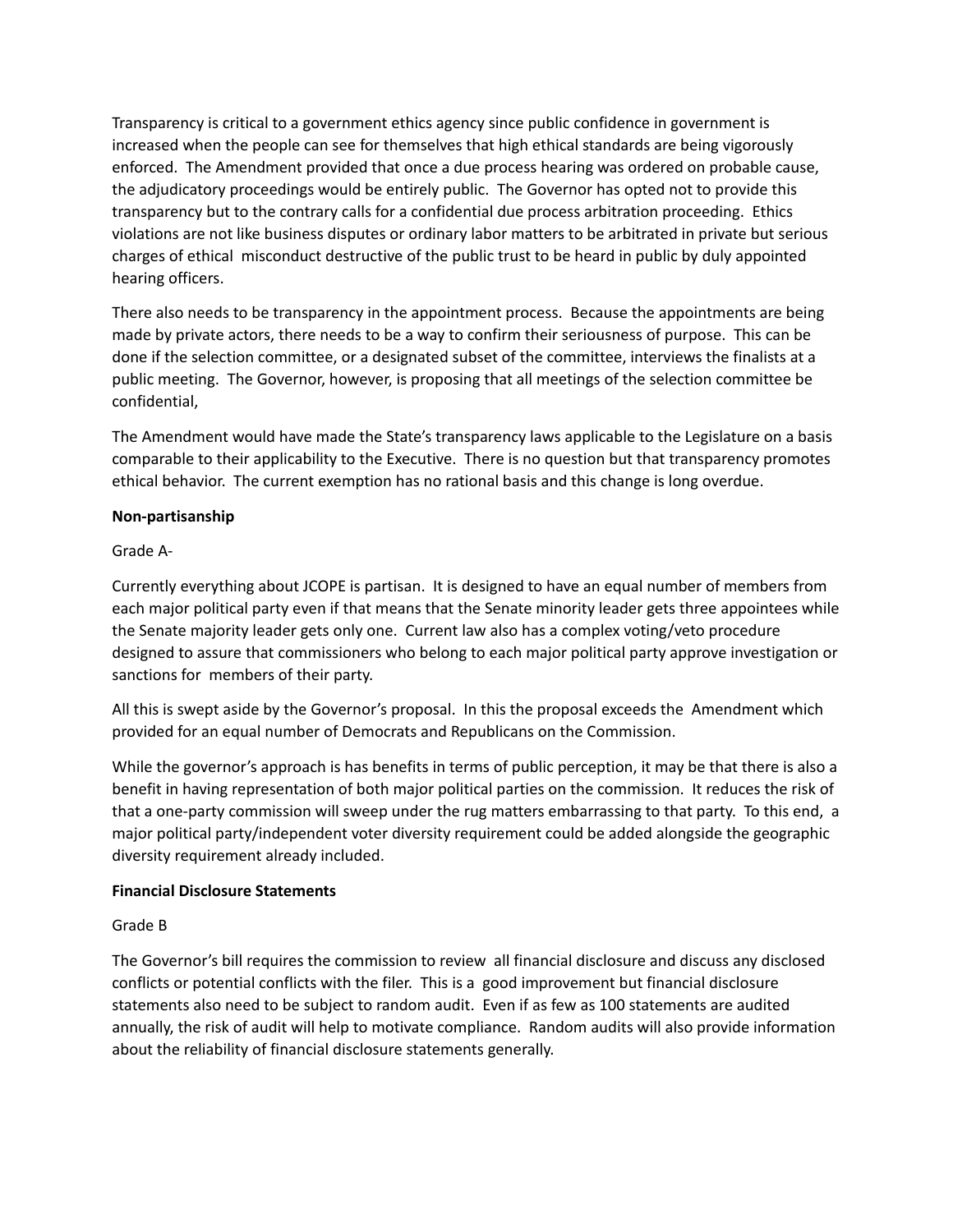All disclosure statements will be posted on the commission's website which is a plus provided they are posted in searchable form.

# **Discipline**

# Grade C+

The power to discipline those who violate ethical rules is an important enforcement tool. The Governor's proposal provides for discipline ranging from warning to termination but is ambiguous as to whether the commission may order discipline of executive branch employees or merely recommend it. The commission as the enforcement body for the executive branch needs the power to order discipline directly. And there is no separation of powers problem if the commission is also empowered to recommend discipline of legislative officers and employees so long as the LEC has the final decision.

## **Ethical Duty to Report Misconduct**

# Grade F

The Amendment created an ethical duty to report known unethical behavior to the commission. Currently misconduct only has to be reported by the Executive Branch to the State Inspector General who in turn reports to the Secretary to the Governor. In the past the State Inspector General has been inappropriately protective of the Governor. The commission needs to have full and unconditional authority to enforce the ethics laws and accordingly all known ethics violations need to be reported to it, including those known to the State Inspector General.

# **Discrimination Including Discriminatory Harassment.**

# Grade F

Currently sexual harassment that seeks sexual gratification from a subordinate is an abuse of power that clearly violates the State Code of Ethics. However other forms of discriminatory harassment and discrimination may not violate the Code even though the conduct should result in discipline including in many cases termination. The fully independent commission should make these discipline decisions in all cases save only removal of elected officials. The commission is the entity most likely to make these decisions without fear or favor. Cases can be referred to the State Commission of Human Rights in the first instance for adjudication, and the state employer can take whatever discipline it thinks warranted, but the commission should have the final say on whether enough has been done. This is the approach of the ethical rules that govern New York lawyers which appear to have worked well.

## **Executive Director**

Grade B-

The effectiveness of an ethics agency obviously depends heavily on the quality and perceived impartiality of its executive director. The Governor's proposal goes out of its way to make clear that the executive director can be a recent state employee. This is a mistake. The public should not have to take the word of the recent state employee that he or she will not be partial to the colleagues with whom he or she has recently worked. Moreover allowing recent state employees to apply for the executive